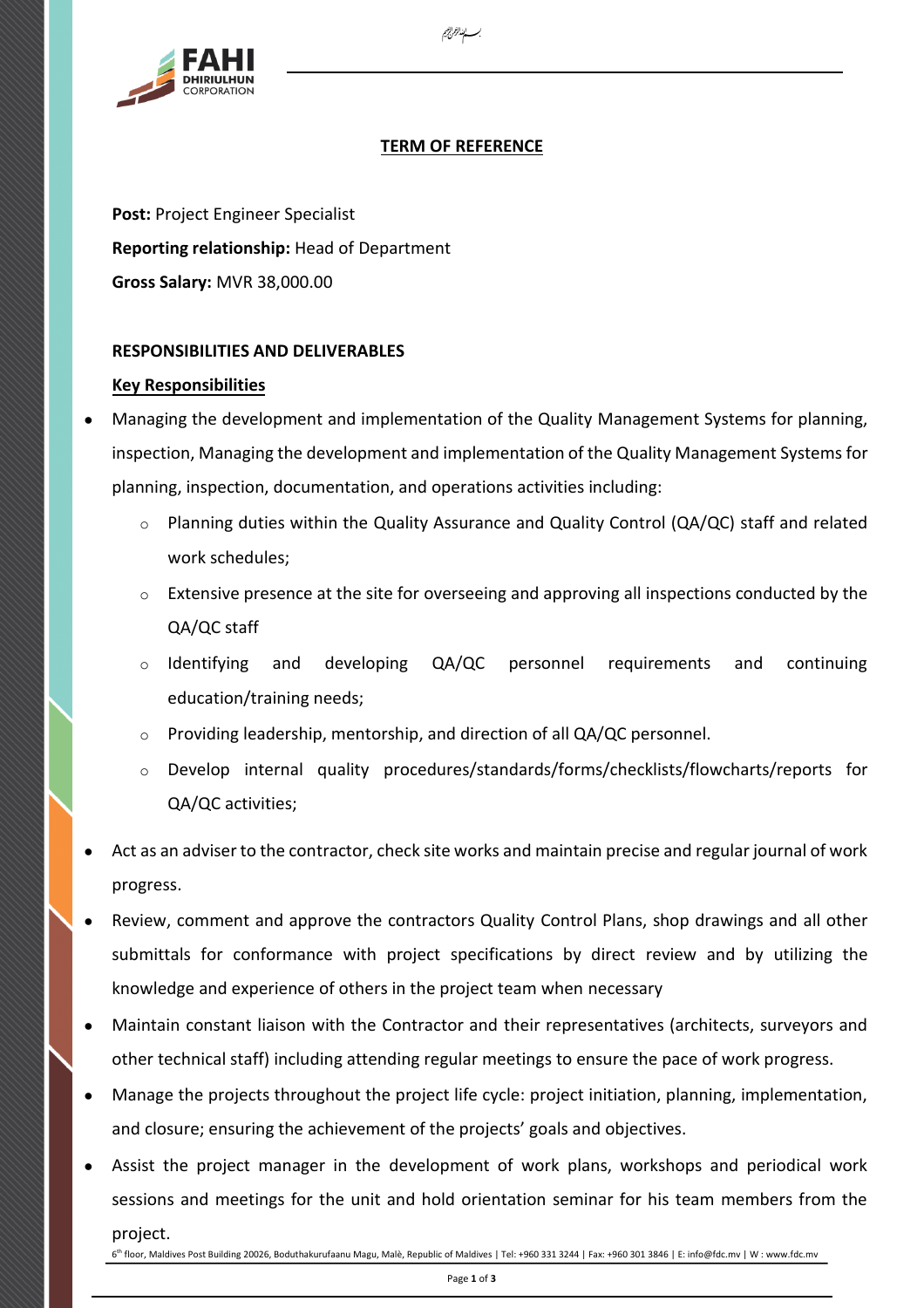- Define accurate and detailed scope, objectives, and deliverables for the projects.
- Ensure that the construction activities are carried out according to the plans, designs, drawings, technical specification, and quality plan, and ascertain accuracy of the qualities, quantities and proportions of the construction materials are precisely maintained
- Ensure that all materials used and works performed are in accordance with the specifications indicated in the contract document.
- Prepare project structural details, project proposals, implementation/work plans, progress reports, project reports and other documentation related to projects.
- Coordinate and manage the relationship with all the relevant project stakeholders effectively throughout the project life cycle. - I think this is more relevant to the PM's scope
- Direct and assist the staff during field surveys and site visits and provide guidance to the staff in carrying out the works effectively.
- Assist and advice Project Implementation Unit in preparing and revising project activities and structural details and assistance when required by the Government and the relevant funding agency.
- Ensure information/reports such as work plan, project review reports, project progress reports, biannual reports, quarterly reports etc. and other documentation requested by Government, Funding Agency and management for review and/or for presentation are provided in a timely manner. Additionally, assist in the review/evaluation of project reports and documents.
- Revise and maintain the health and safety management plans within the organization
- Assist in the implementation of the established health and safety management procedures within the organization and in project sites

#### **Employee Specification**

Completion of MQA Level 7 Qualification in Civil Engineering or related field.

Must have minimum seven (07) years of professional work experience in the field of civil engineering or a related field with field experience in a construction site management. This should include experience working in large scale projects such as towers/high rise buildings, internationally.

6<sup>th</sup> floor, Maldives Post Building 20026, Boduthakurufaanu Magu, Malè, Republic of Maldives | Tel: +960 331 3244 | Fax: +960 301 3846 | E: info@fdc.mv | W: www.fdc.mv